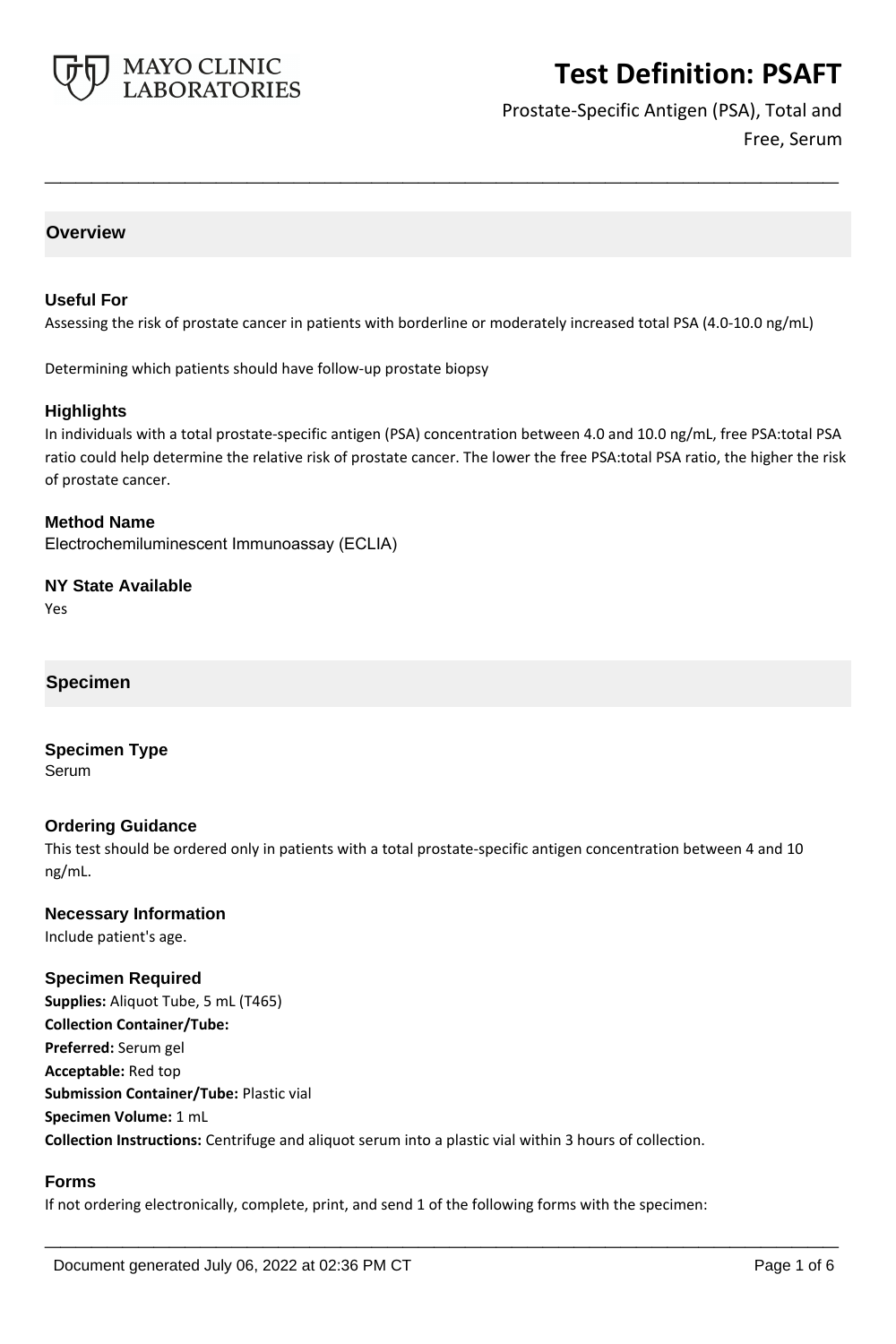

Prostate-Specific Antigen (PSA), Total and Free, Serum

[-General Request](https://www.mayocliniclabs.com/it-mmfiles/general-request-form.pdf) (T239)

[-Oncology Test Request](https://www.mayocliniclabs.com/it-mmfiles/oncology-request-form.pdf) (T729)

## **Specimen Minimum Volume**

0.75 mL

# **Reject Due To**

| Gross hemolysis      | Reject |
|----------------------|--------|
| Gross lipemia        | OK     |
| <b>Gross icterus</b> | Reject |

**\_\_\_\_\_\_\_\_\_\_\_\_\_\_\_\_\_\_\_\_\_\_\_\_\_\_\_\_\_\_\_\_\_\_\_\_\_\_\_\_\_\_\_\_\_\_\_\_\_\_\_**

# **Specimen Stability Information**

| <b>Specimen Type</b> | <b>Temperature</b> | <b>Time</b> | <b>Special Container</b> |
|----------------------|--------------------|-------------|--------------------------|
| <b>Serum</b>         | Frozen (preferred) | 90 days     |                          |
|                      | Refrigerated       |             |                          |

# **Clinical & Interpretive**

## **Clinical Information**

Prostate-specific antigen (PSA) is a glycoprotein that is produced by the prostate gland, the lining of the urethra, and the bulbourethral gland. Normally, very little PSA is secreted in the blood. Increases in glandular size and tissue damage caused by benign prostatic hypertrophy, prostatitis, or prostate cancer may increase circulating PSA levels.

PSA exists in serum in multiple forms: complexed to alpha-1-anti-chymotrypsin (PSA-ACT complex), unbound (free PSA), and enveloped by alpha-2-macroglobulin (not detected by immunoassays).

Higher total PSA levels and lower percentages of free PSA are associated with higher risks of prostate cancer.

Most prostate cancers are slow growing, so the utility of prostate cancer screening is marginal in most men with a life expectancy of less than 10 years.

**\_\_\_\_\_\_\_\_\_\_\_\_\_\_\_\_\_\_\_\_\_\_\_\_\_\_\_\_\_\_\_\_\_\_\_\_\_\_\_\_\_\_\_\_\_\_\_\_\_\_\_**

## **Reference Values**

TOTAL PROSTATE-SPECIFIC ANTIGEN (PSA)

Males:

| Age (years) | PSA upper limit (ng/mL) |
|-------------|-------------------------|
| <40         | $>$ or =2.0             |
| 40-49       | $>$ or =2.5             |
| $50 - 59$   | $>$ or =3.5             |
| 60-69       | $\le$ or =4.5           |
| 70-79       | $\le$ or =6.5           |
| $>$ or =80  | $>$ or =7.2             |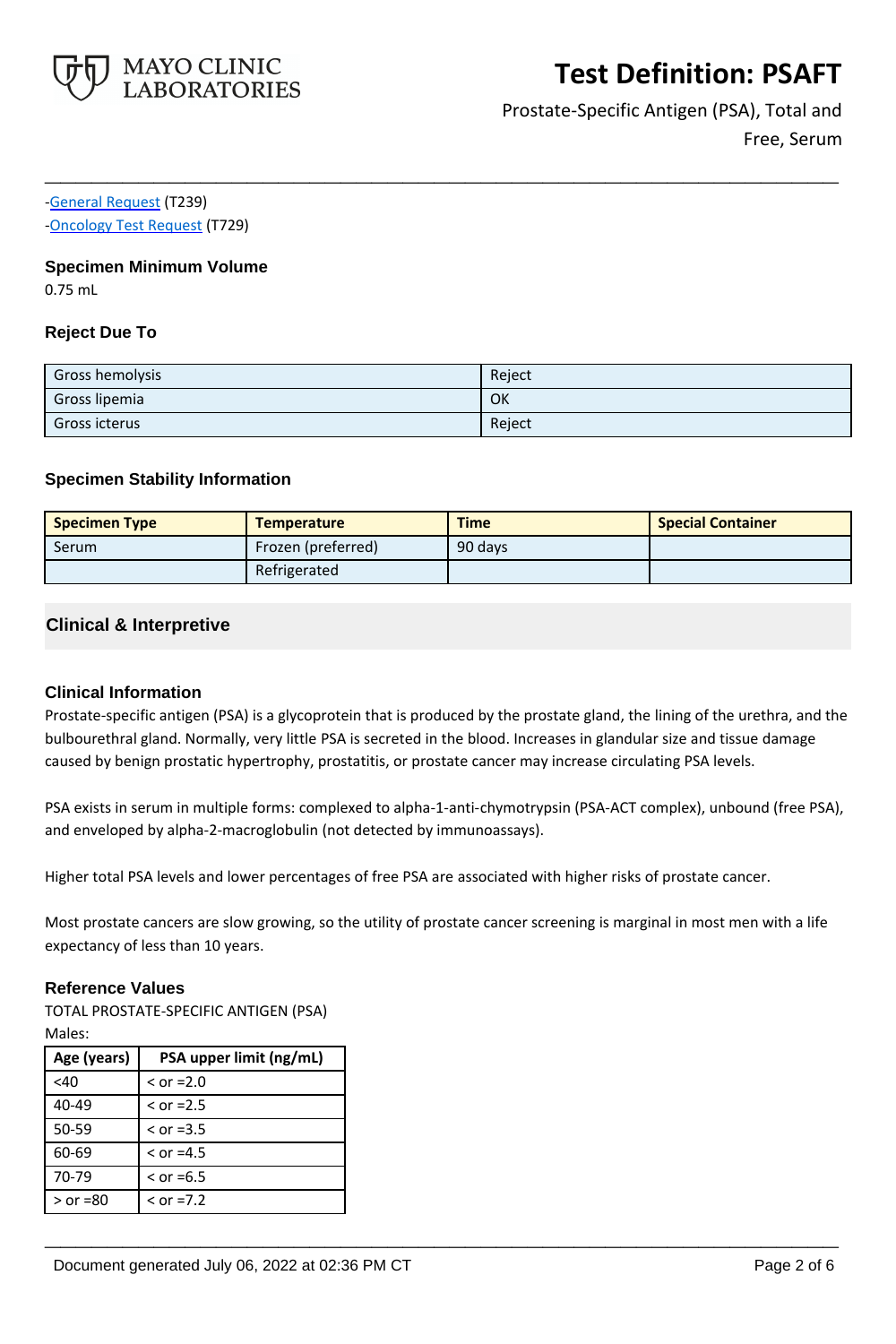

Prostate-Specific Antigen (PSA), Total and Free, Serum

#### Females: Not applicable

FREE PSA:TOTAL PSA

Males:

When Total PSA concentration is in the range of 4.0-10.0 ng/mL:

| Probability of cancer |             |             |                  |
|-----------------------|-------------|-------------|------------------|
| Free PSA/total        | 50-59 years | 60-69 years | $>$ or =70 years |
| PSA ratio             |             |             |                  |
| $>$ or =0.10          | 49%         | 58%         | 65%              |
| $0.11 - 0.18$         | 27%         | 34%         | 41%              |
| $0.19 - 0.25$         | 18%         | 24%         | 30%              |
| >0.25                 | 9%          | 12%         | 16%              |

Females: Not applicable

## **Interpretation**

When total prostate-specific antigen (PSA) concentration is below 2.0 ng/mL, the probability of prostate cancer in asymptomatic men is low, further testing and free PSA may provide little additional information. When total PSA concentration is above 10.0 ng/mL, the probability of cancer is high and prostate biopsy is generally recommended.

**\_\_\_\_\_\_\_\_\_\_\_\_\_\_\_\_\_\_\_\_\_\_\_\_\_\_\_\_\_\_\_\_\_\_\_\_\_\_\_\_\_\_\_\_\_\_\_\_\_\_\_**

The total PSA range of 4.0 to 10.0 ng/mL has been described as a diagnostic "gray zone," in which the free PSA:total PSA ratio helps to determine the relative risk of prostate cancer (see table). Therefore, some urologists recommend using the free PSA:total ratio to help select which men should undergo biopsy. However, even a negative result of prostate biopsy does not rule-out prostate cancer. Up to 20% of men with negative biopsy results have subsequently been found to have cancer.

Based on free PSA:total PSA ratio: the percent probability of finding prostate cancer on a needle biopsy by age in years:

| <b>Free PSA:total PSA</b> | 50-59 years | 60-69 years | 70 years and older |
|---------------------------|-------------|-------------|--------------------|
| ratio                     |             |             |                    |
| $\le$ or =0.10            | 49%         | 58%         | 65%                |
| $0.11 - 0.18$             | 27%         | 34%         | 41%                |
| $0.19 - 0.25$             | 18%         | 24%         | 30%                |
| >0.25                     | 9%          | 12%         | 16%                |

## **Cautions**

Normal results do not eliminate the possibility of prostate cancer.

Values obtained with different assay methods or kits may be different and cannot be used interchangeably.

Tumor markers are not specific for malignancy. Test results cannot be interpreted as absolute evidence for the presence or absence of malignant disease.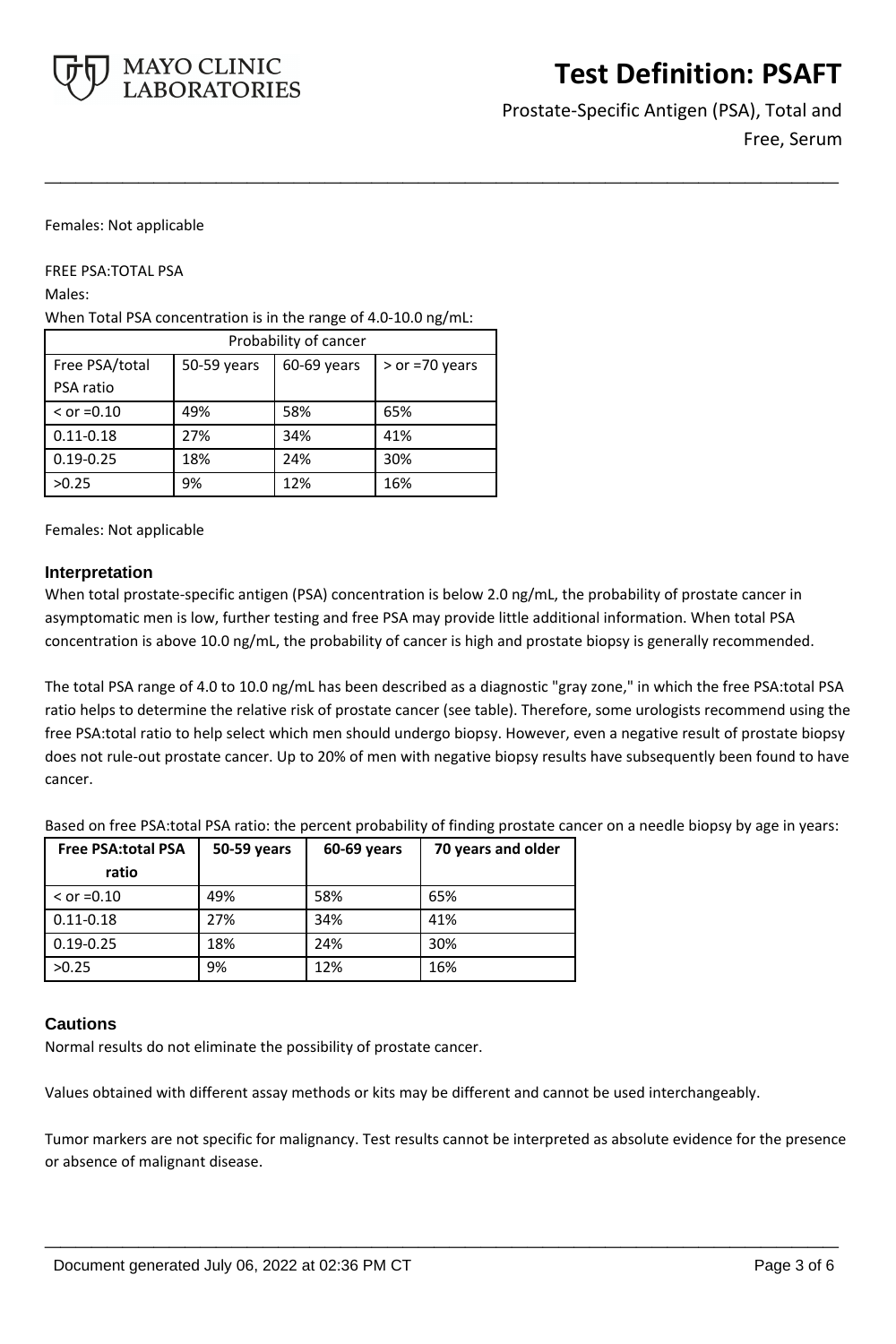

Prostate-Specific Antigen (PSA), Total and Free, Serum

Specimens collected from patients undergoing prostate manipulation, especially needle biopsy and transurethral resection, may show erroneously high prostate-specific antigen (PSA) results. Care should be taken that specimens are obtained before these procedures are performed.

**\_\_\_\_\_\_\_\_\_\_\_\_\_\_\_\_\_\_\_\_\_\_\_\_\_\_\_\_\_\_\_\_\_\_\_\_\_\_\_\_\_\_\_\_\_\_\_\_\_\_\_**

Prostate cancer patients receiving treatment with antiandrogens and luteinizing hormone-releasing factor agonists may exhibit markedly decreased levels of PSA. Also, men treated for benign prostatic hyperplasia with inhibitors of 5-alpha-reductase (finasteride) may demonstrate a significant reduction in PSA levels compared to values before treatment. Care should be taken in interpreting values for these individuals.

In rare cases, interference due to extremely high titers of antibodies to ruthenium or streptavidin can occur.

Serum biotin concentrations up to 1200 ng/mL do not interfere with this assay. Concentrations up to 1200 ng/mL may be present in specimens collected from patients taking extremely high doses of biotin up to 300 mg per day.(1) In a study among 54 healthy volunteers, supplementation with 20 mg/day biotin resulted in a maximum serum biotin concentration of 355 ng/mL 1 hour post-dose.(2)

# **Clinical Reference**

1. Peyro Saint Paul, Debruyne D, Bernard D, Mock DM, Defer GL: Pharmacokinetics and pharmacodynamics of MD1003 (high-dose biotin) in the treatment of progressive multiple sclerosis. Expert Opin Drug Metab Toxicol. 2016;12(3):327-344. doi: 10.1517/17425255.2016.1136288

2. Grimsey P, Frey N, Bendig G, et al: Population pharmacokinetics of exogenous biotin and the relationship between biotin serum levels and in vitro immunoassay interference. Int J Pharmacokinet. 2017 Sept;2(4):247-256. doi: 10.4155/ipk-2017-00131. Catalona WJ, Smith DS, Wolfert RL, Wang TJ, Rittenhouse HG, Ratliff TL, Nadler RB: Evaluation of percentage of free serum prostate-specific antigen to improve specificity of prostate cancer screening. JAMA. 1995 Oct:274(15);214-1220

3. Oesterling JE, Jacobsen SJ, Klee GG, et al: Free, complexed and total serum prostate specific antigen: the establishment of appropriate reference ranges for their concentrations and ratios. J Urol. 1995 Sep;154(3):1090-1095. doi: 10.1016/s0022-5347(01)66984-2

4. Duffy MJ. Biomarkers for prostate cancer: prostate-specific antigen and beyond. Clin Chem Lab Med. 2020 Feb 25;58(3):326-339. doi: 10.1515/cclm-2019-0693

5. Catalona WJ: Prostate cancer screening. Med Clin North Am. 2018 Mar;102(2):199-214. doi: 10.1016/j.mcna.2017.11.001

# **Performance**

# **Method Description**

Total prostate-specific antigen:

The Roche Elecsys total prostate-specific antigen (PSA) assay is a sandwich electrochemiluminescent immunoassay that employs a biotinylated monoclonal PSA-specific antibody and a monoclonal PSA-specific antibody labeled with ruthenium complex. PSA in the specimen reacts with both the biotinylated monoclonal PSA-specific antibody (mouse) and the monoclonal PSA-specific antibody (mouse) labeled with a ruthenium, forming a sandwich complex. Streptavidin-coated microparticles are added and the mixture is aspirated into the measuring cell where the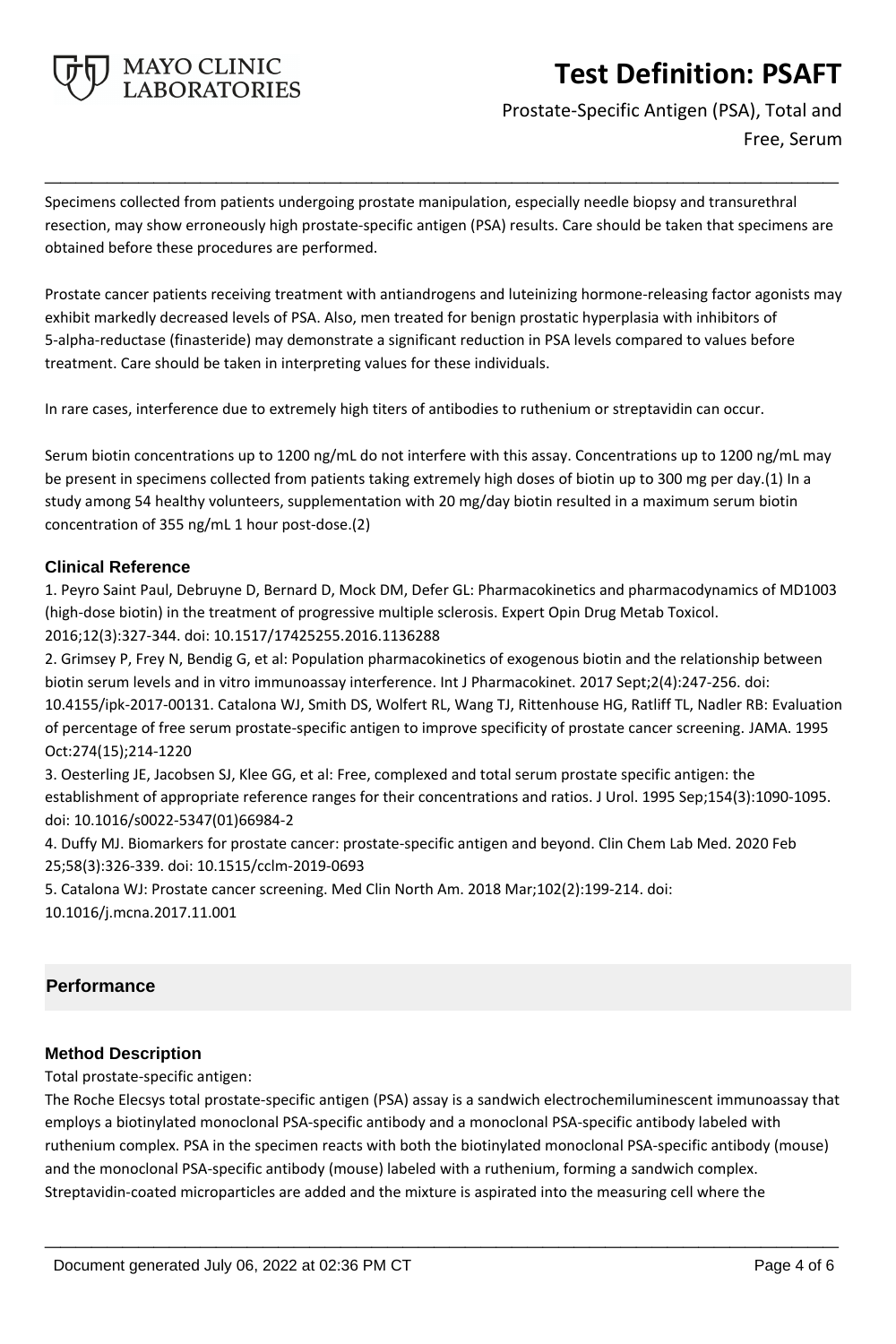

Prostate-Specific Antigen (PSA), Total and Free, Serum

microparticles are magnetically captured onto the surface of the electrode. Unbound substances are then removed with ProCell. Application of voltage to the electrode induces the chemiluminescent emission, which is then measured against a calibration curve to determine the amount of PSA in the patient specimen. This method has been standardized against the Reference Standard/WHO 96/670.(Package insert: Elecsys total PSA., Roche Diagnostics; V 1.0, 07/2018)

**\_\_\_\_\_\_\_\_\_\_\_\_\_\_\_\_\_\_\_\_\_\_\_\_\_\_\_\_\_\_\_\_\_\_\_\_\_\_\_\_\_\_\_\_\_\_\_\_\_\_\_**

#### Free PSA:

The Roche Elecsys free PSA assay is a sandwich electrochemiluminescent immunoassay that employs a biotinylated monoclonal PSA-specific antibody and a monoclonal PSA-specific antibody labeled with ruthenium complex. Free PSA in the specimen reacts with both the biotinylated monoclonal PSA-specific antibody (mouse) and the monoclonal PSA-specific antibody (mouse) labeled with a ruthenium, forming a sandwich complex. Streptavidin-coated microparticles are added and the mixture is aspirated into the measuring cell where the microparticles are magnetically captured onto the surface of the electrode. Unbound substances are then removed with ProCell. Application of voltage to the electrode induces the chemiluminescent emission, which is then measured against a calibration curve to determine the amount of free PSA in the patient specimen. This method has been standardized against the Reference Standard/WHO 96/668.(Package insert: Elecsys Free PSA reagent, Roche Diagnostics; V 2.0, 10/2018)

The free PSA concentration is divided by the total PSA to derive the free:total ratio. The PSA, total and free test provides a free PSA measurement on every specimen, however, because very high or low total PSA measurements are predictive in themselves, a ratio is provided only when the total PSA is in the range of 4.0 to 10.0 ng/mL.

**PDF Report** No

**Day(s) Performed** Monday through Friday

**Report Available** 1 to 3 days

**Specimen Retention Time** 12 months

**Performing Laboratory Location** Rochester

# **Fees & Codes**

#### **Fees**

- Authorized users can sign in to [Test Prices](https://www.mayocliniclabs.com/customer-service/client-price-lookup/index.html?unit_code=PSAFT) for detailed fee information.
- Clients without access to Test Prices can contact [Customer Service](http://www.mayocliniclabs.com/customer-service/contacts.html) 24 hours a day, seven days a week.
- Prospective clients should contact their Regional Manager. For assistance, contact [Customer Service.](http://www.mayocliniclabs.com/customer-service/contacts.html)

**\_\_\_\_\_\_\_\_\_\_\_\_\_\_\_\_\_\_\_\_\_\_\_\_\_\_\_\_\_\_\_\_\_\_\_\_\_\_\_\_\_\_\_\_\_\_\_\_\_\_\_**

# **Test Classification**